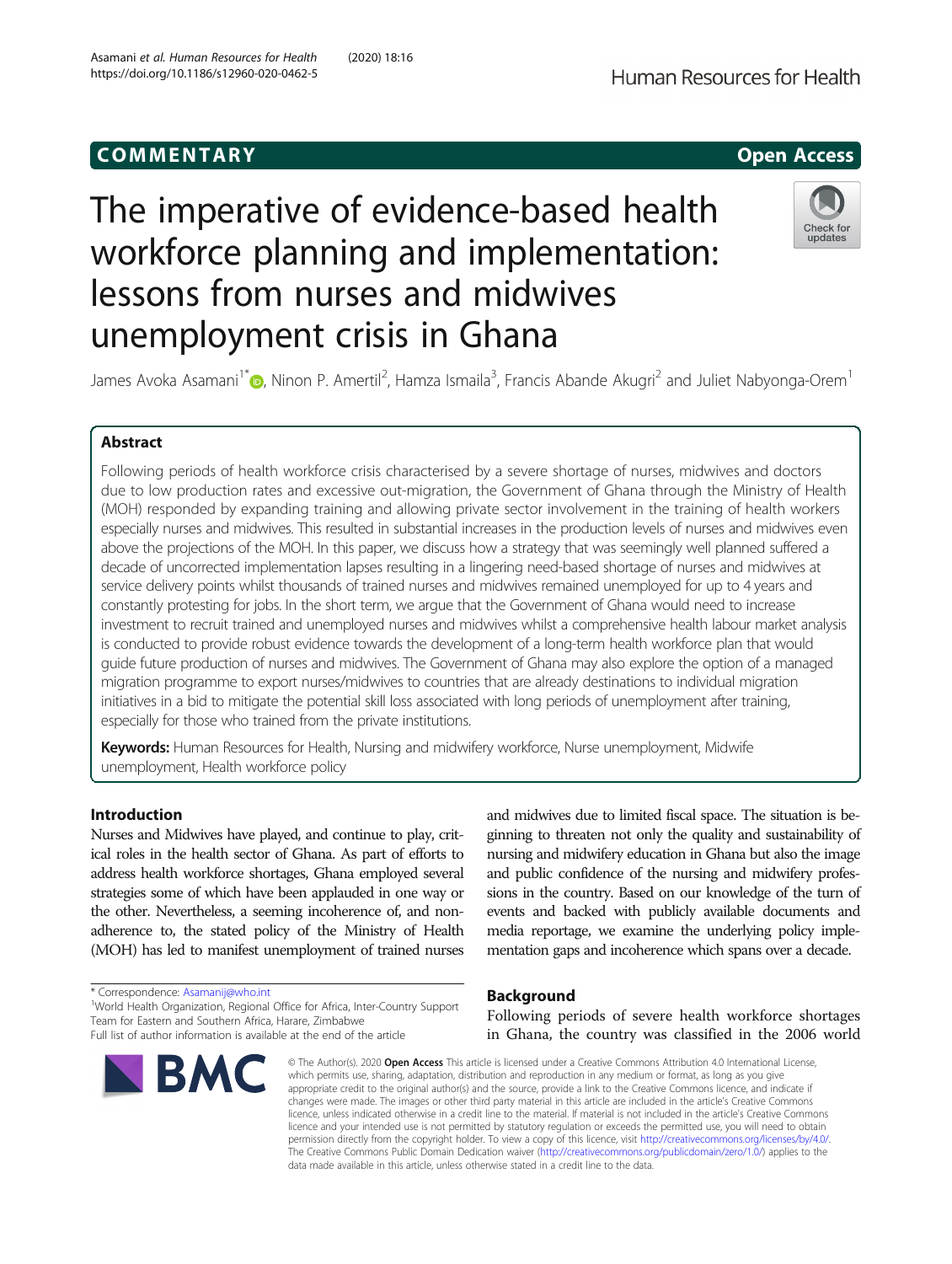health report by the World Health Organization (WHO) alongside others as experiencing a health workforce crisis [\[1](#page-5-0)]. The Government through the Ministry of Health (MOH) responded by embarking on a drive to expand and liberalise (allow profit-driven private sector participation) the training of health workers especially nurses and midwives [\[2](#page-5-0)]. This move together with the consolidation and improvement in the health sector salaries in 2006 [\[3\]](#page-5-0), attracted overwhelming interest from qualified Ghanaians to join the health workforce, particularly the nursing and midwifery professions. Nursing and Midwifery Training Colleges (NMTCs) by 2007 started receiving large volumes of applicants beyond their admission capacities. Some of the applicants were said to have been attracted by the enhanced wages of nurses/midwives whilst others considered the nursing and midwifery professions as a springboard for other careers [\[3](#page-5-0), [4](#page-5-0)] or an easy means to migrate abroad [\[5](#page-5-0)]. This translated into increased enrolment in the various nursing and midwifery training schools resulting in the production of nurses and midwives at levels that outstripped the Government's projections at the time and the available fiscal capacity to absorb the new graduates. For instance, the nurse/midwife density increased from 4.5 per 10 000 population in 2006 to 21.2 per 10 000 population by 2016. The improved nursing and midwifery workforce numbers also contributed to the essential health workforce (doctors, nurses and midwives) density which also improved from 10.7 per 10 000 population in 2006 to 22 per 10 000 population by 2016. Despite these increases, the essential health workforce density was still below the international benchmark of 23 doctors, nurses and midwives per 10 000 population at the time [\[1](#page-5-0)]. Recent projections estimated that there is still 35% shortage of midwives, 33% for professional nurses and 6–11% for nursing assistants based on nationally determined staffing norms and standards [\[6](#page-5-0)]. When compared with the threshold of 45 health professionals per 10 000 population needed to make progress towards universal health coverage [\[7](#page-5-0)], the estimated shortage of nurses and midwives could even be higher. Nevertheless, the substantial increase in the health workforce particularly nurses and midwives concomitantly impacted on the public health sector wage bill which has ballooned from GH¢ 373 million (US\$ 77.7 million) in 2010 to GH¢ 1.9 billion (US\$ 394.7 million) in 2017 representing 408% increase—at least 40% annual wage bill increase after adjusting for inflation [\[8](#page-5-0), [9\]](#page-5-0). Since 2011, the wage bill alone has been said to be constituting 80–95% of the total government's budgetary allocation to the Ministry of Health (excluding budget for the National Health Insurance Scheme) [\[10](#page-5-0)].

Whilst there are several angles to the Ghanaian health workforce issues from a labour market and policy perspectives, in this piece, we focus mainly on policy

implementation lapses which we contend partly (if not greatly) contributed to the lingering 'paradoxical unemployment' (existence of unemployment despite a critical need for the services of the unemployed) of nurses and midwives.

#### From policy implementation gaps to a policy vacuum

On the back of the aforesaid increased volume of nursing and midwifery applicants, admissions into the NMTCs were further expanded above the stated training plan of the MOH which was contained in the Human Resources for Health (HRH) policy and strategy, 2007– 2011 [[11\]](#page-5-0). For example, Sagoe [[11\]](#page-5-0) reported that instead of a planned average annual increase of 20% in the training of enrolled nurses from 2006 to 2011, there was an annual average increase of 61% without wage bill impact analysis or economic feasibility analysis for their employment when they pass out and also without regard to the impact of the large increases on the quality of training (see Fig. [1\)](#page-2-0).

The expansion of nursing and midwifery training was further escalated without conducting or updating the needs assessment (need-based forecast) after the expiration of the strategic plan and its projections in 2011. From that time, there was no more an officially approved strategic plan to guide the health workforce production—a draft was developed for the period 2012– 2016 but never got approved by the National Development Planning Commission (NDPC) as of the end of 2018. During this period of a substantive policy vacuum, heads of NMTCs focused on the income generation side of large admissions and often negotiated for higher admission quotas without recourse to employment absorption capacity or need. Meanwhile, from 2015, the fiscal space for increasing public health sector wage bill declined as part of larger governmental fiscal control mea-sures [\[12](#page-5-0)–[14](#page-5-0)]—thereby constraining absorption capacity for new health graduates including nurses and midwives.

#### 'Knee-jerk' policy reactions

Without a documented health workforce development policy or strategic plan, between 2012 and 2016, the stock of the nursing and midwifery workforce in the public sector alone increased at a rate of about 25% annually. Overall, the public sector nurses and midwives increased by more than 500% from 9940 in 2006 to 59 813 in 2016 (see Fig. [2](#page-2-0)). This was in the context of the number of institutions offering nursing programmes continuing to increase in both numbers and size—some of which have been described as sub-standard in terms of infrastructure, equipment and faculty [\[15](#page-5-0), [16\]](#page-5-0). These increases coupled with the constrained fiscal space, in the absence of a substantive plan, saw some ad hoc decisions or knee-jerk reactions to deal with issues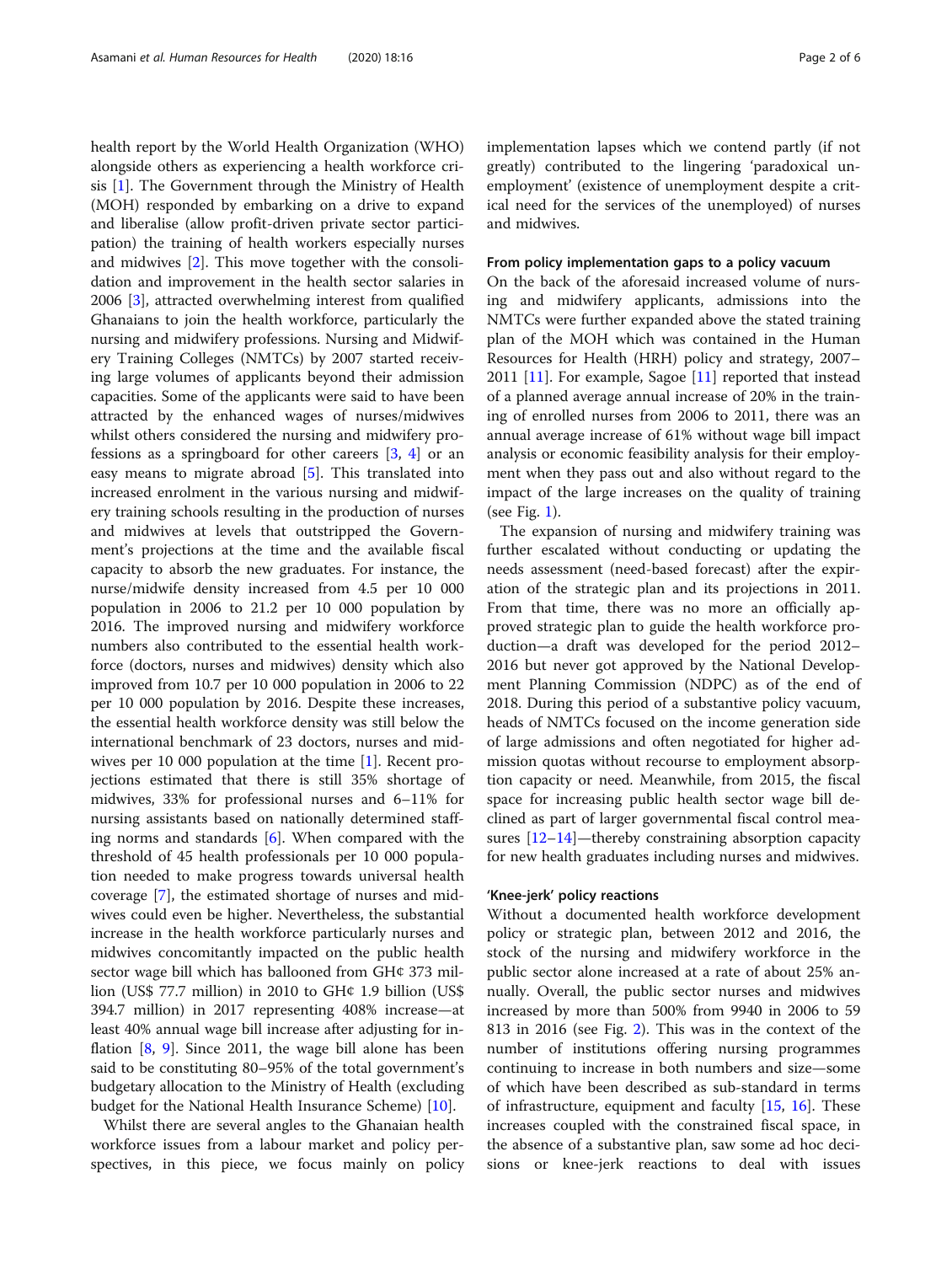<span id="page-2-0"></span>

concerning the overall health workforce planning, development and recruitment.

First, enrolled nurses and community health nurses who recorded the most increases in the rate of production had limited career pathways at the time and agitated for better recognition and enhanced career advancement opportunities [[17\]](#page-5-0). The situation ignited a discourse about the sustainability of the rate of production of these cadres of nurses. The ensuing tension necessitated the creation of an 'escape valve'—the introduction of top-up programmes where enrolled nurses and community health nurses could become professional nurses or midwives through bridging courses for diplomas and degrees that are offered by virtually all the universities in the country. This also led to an unintended consequence where the academic institutions (both public and private) have set themselves in a competition to generate more revenues from the community health nurses and enrolled nurses by admitting large numbers in classes, potentially compromising the quality of training and engendering a situation the country could be getting illprepared nurses and midwives to further complicate a huge public outcry about a falling standard and quality of nursing and midwifery care.

Faced with financial constraints to recruit all the trained nurses and midwives [\[18](#page-5-0)], another knee-jerk reaction was to restrict the recruitment of nurses and midwives to only those that trained in public institutions, who were provided Government's stipend and bonded to serve the country upon completion, to the neglect of those that trained in private schools and universities [[19](#page-5-0)]. This decision attracted considerable public debate and contestation about its fairness to nurses/midwives trained at the private institutions using their resources and without benefitting

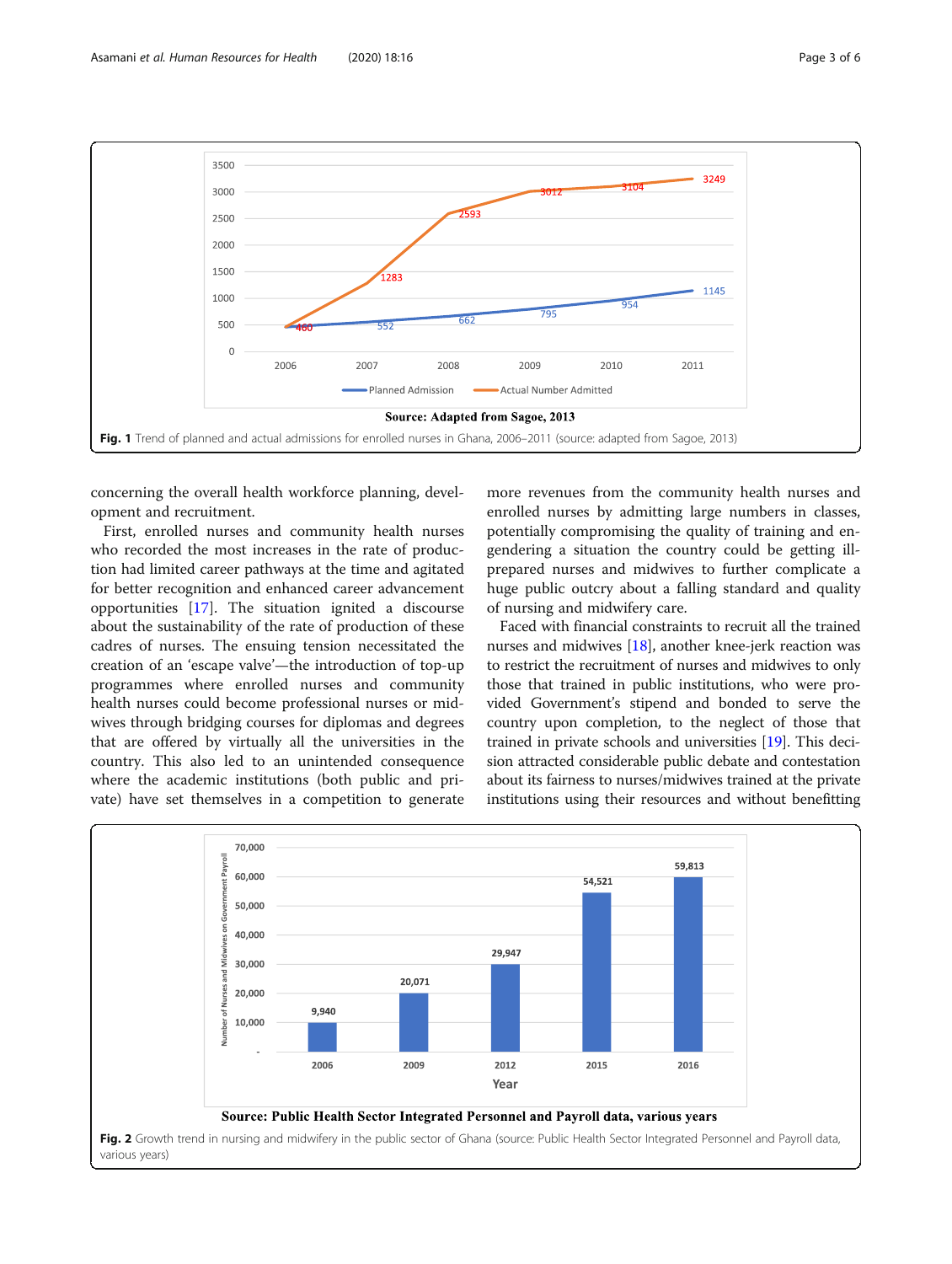| Category of trainees                                                                                                                                              | Number to be ready for<br>employment |           |           |           | Cost estimates (in million<br>Ghana cedis)—additional wage<br>bill |            |            |       | Cost estimates (in million US<br>dollars)—additional wage<br>bill |       |       |             |
|-------------------------------------------------------------------------------------------------------------------------------------------------------------------|--------------------------------------|-----------|-----------|-----------|--------------------------------------------------------------------|------------|------------|-------|-------------------------------------------------------------------|-------|-------|-------------|
|                                                                                                                                                                   | 2017                                 | 2018      | 2019      | 2020      | 2017                                                               | 2018       | 2019       | 2020  | 2017                                                              | 2018  | 2019  | 2020        |
| Community health nursing                                                                                                                                          | 3 9 2 2                              | 4 2 1 8   | N/A       | N/A       | 437.7                                                              | 470.6      | N/A        | N/A   | 84.2                                                              | 90.5  | N/A   | N/A         |
| Enrolled nursing                                                                                                                                                  | 6 142                                | 6 4 2 6   | N/A       | N/A       | 685.3                                                              | 717.0      | N/A        | N/A   | 131.8                                                             | 137.9 | N/A   | N/A         |
| Post-basic midwifery                                                                                                                                              | 765                                  | 854       | N/A       | N/A       | 132.3                                                              | 147.8      | N/A        | N/A   | 25.4                                                              | 28.4  | N/A   | N/A         |
| Registered community health<br>3- or 4-year<br>programmes<br>nursing<br>Registered general nursing<br>Registered mental health<br>nursing<br>Registered midwifery | 384                                  | 922       | 1,290     | 643       | 66.4                                                               | 159.4      | 223.2      | 111.3 | 12.8                                                              | 30.7  | 42.9  | 21.4        |
|                                                                                                                                                                   | 3 6 3 0                              | 6 4 2 7   | 6412      | 5 627     | 627.8                                                              | 111.7      | 109.0      | 973.3 | 120.7                                                             | 213.8 | 213.3 | 187.2       |
|                                                                                                                                                                   | 351                                  | 388       | 881       | 924       | 60.7                                                               | 67.1       | 325.3      | 332.8 | 11.7                                                              | 12.9  | 62.6  | 64.0        |
|                                                                                                                                                                   | 598                                  | 2 7 6 2   | 3 1 3 9   | 3 0 0 7   | 276.3                                                              | 477.8      | 543.0      | 520.1 | 53.1                                                              | 91.9  | 104.4 | 100.0       |
|                                                                                                                                                                   | 16<br>792                            | 21<br>997 | 12<br>722 | 11<br>201 | 2<br>286.5                                                         | 3<br>151.4 | 2<br>200.5 | 937.4 |                                                                   |       |       | 372.6       |
|                                                                                                                                                                   |                                      |           |           |           |                                                                    |            |            |       |                                                                   |       | 439.7 | 606.0 423.2 |

Table 1 Expected output from Nursing and Midwifery Training Colleges, 2017-2020

Source: presentation to the Health Sector Working Group of the MOH—June 2017; data on expected graduates taken from the Nursing and Midwifery Council and salary data taken from MOH. Notes: (1) the numbers relate to the expected outputs only and do not account for existing trained but unemployed nurses/ midwives; (2) estimates are based on 80% pass rate from the NMC; (3) N/A is indicated for 2-year programmes against 2019 and 2020 because admissions were yet to be done at the time of the analysis; (4) estimates for 2019 and 2020 are lower than previous years because of admissions into the 2-year programmes had not been done and, thus, not taken into consideration; (5) an exchange rate of US\$ 1 to GH¢ 5.2 used based on the average exchange rate for the first quarter of 2019. The costs are adjusted for inflation assumed at the rate of 10% based on the trend of recent years.

from government stipend but denied public sector employment. This resulted in the formation of various interest groups of nurses and midwives seeking employment who picket occasionally at government installations to advocate for jobs [[20](#page-5-0)–[22\]](#page-5-0). Between 2016 and 2018, public protest and picketing by nurses and midwives demanding for jobs became (and continue to be) routine and arguably took centre stage in national policy and political discourse.

In 2018, for example, it was estimated that nearly 22 000 nurses and midwives were completing training to be ready for employment by 2019 which would add GH¢ 3151.3 million (US\$ 606 million) annually to the wage bill of an already overstretched budget of the MOH (see Table 1). Although the private health sector in Ghana is expanding, it employs less than a tenth of the nurses and midwives produced [[23\]](#page-5-0); hence, most nurse/midwife graduates seek to be employed mainly in the publicly funded health facilities. However, under an extended credit facility agreement with the International Monetary Fund (IMF) with attendant austerity measures, all those who graduated from the public NMTCs between 2016 and 2018 could not be immediately employed (in addition to those who attended private institutions and qualified from 2015)<sup>1</sup>. Reportedly, MOH at the time estimated that the total number of unemployed nurses and midwives as of January 2019 were over 40 000  $[21, 24]$  $[21, 24]$  $[21, 24]$  $[21, 24]$  $[21, 24]$ —

some of who have not been included in the estimates that are reflected in Table 1. Even though the Government has promised to employ all of them [[24](#page-5-0)], another concern that appears to be overlooked is the possible skills loss that might have occurred during the long waiting period (of unemployment) which could compromise the quality of care if these nurses and midwives are employed without appropriate mentorship and/or re-training.

#### Suggestions for policy consideration Streamlining nursing and midwifery production

From 2017, MOH in collaboration with the Nursing and Midwifery Council (NMC) attempted to streamline the training of nurses and midwives by giving NMTCs admission quotas which were justified to Members of Parliament as evidence-based [\[25\]](#page-5-0). However, the implementation is said to be weak, and the quotas largely ignored by heads of the NMTCs especially from 2018 mainly due to the income generation considerations and persistent high demand for admissions into the NMTCs. It may be worth opening a discussion on reviewing the admission criteria into various nursing and midwifery programmes alongside a stricter implementation of the admission quotas which was instituted in 2017.

### Generate robust health labour market evidence for health workforce policies and plans

In developing a new HRH policy and strategy, it would be imperative for the MOH to undertake a comprehensive health labour market analysis with particular attention paid to the nursing and midwifery labour market

<sup>&</sup>lt;sup>1</sup>It is important to emphasise that there is so far no established evidence of oversupply of professional nurses and midwives based on population health needs in Ghana, but what is clear is a significant difficulty in creating economic demand for absorbing those trained.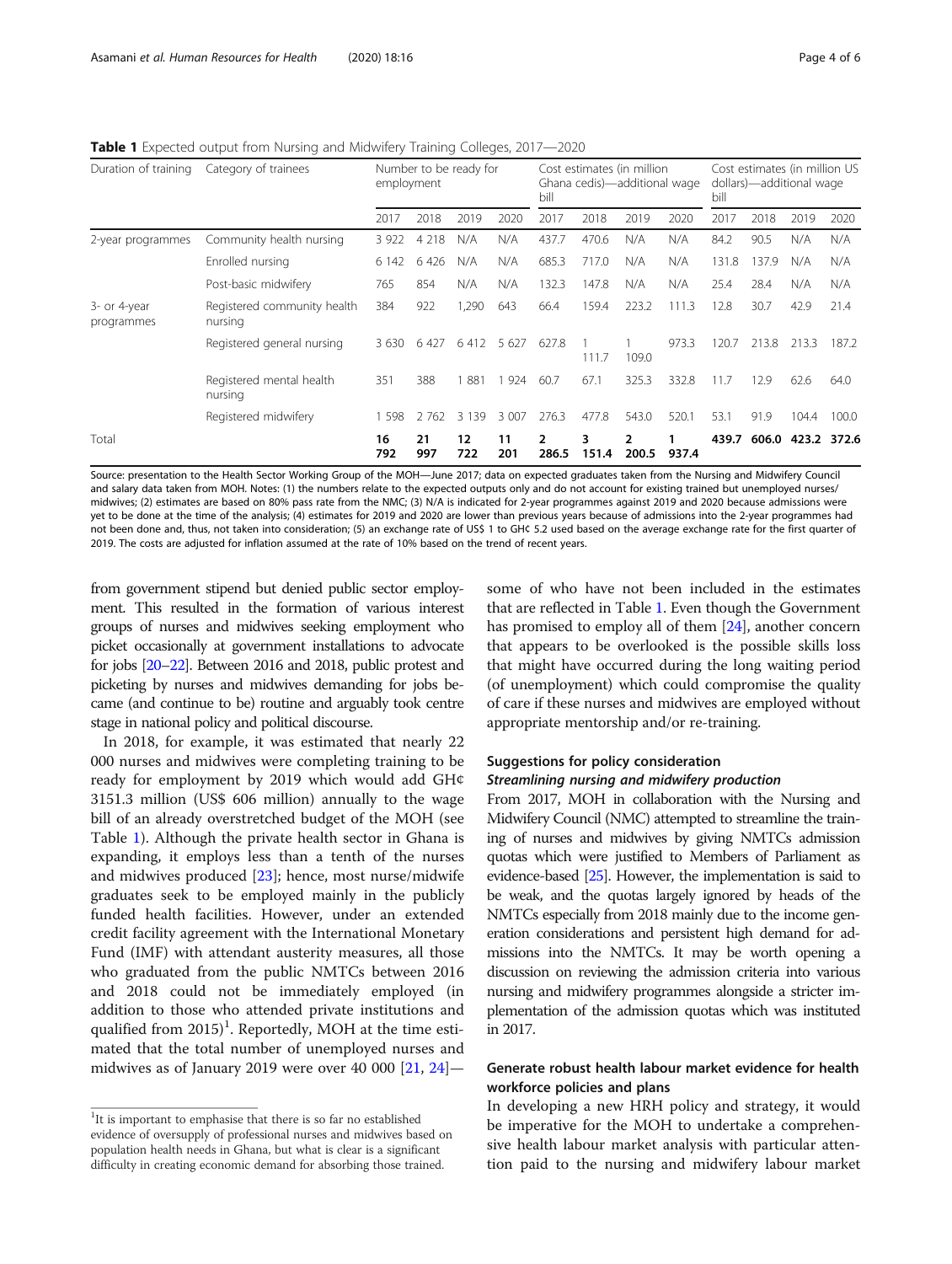dynamics in generating robust evidence to support need-based training of nurses and midwives which will not only meet population health needs but also be balanced with quality of training and economic capacity for absorption. In this regard, the need for broader stakeholder engagement to validate the results of the health labour market analysis leading to the development of the HRH policy/strategy cannot be overemphasised.

## Stimulate private sector employment and dual practice regulation

Although the private-for-profit health sector constitutes about 20% of health service delivery in Ghana, they have for a long time been employing less than 10% of the health workforce on a full-time basis. Instead, the private-forprofit health sector has historically relied on the dual practice of public sector employees [[23\]](#page-5-0). Given this inertia of the private-for-profit health sector in expanding health worker employment that will contribute to clear the backlog of unemployed nurses and midwives, it would be imperative for the government to include stricter fulltime employment staffing standards for the accreditation of private health facilities alongside employment-conditioned tax incentives to stimulate health sector job creation.

#### Improve government investment in health sector job creation

There are several ongoing health infrastructure projects (although some remained uncompleted for many years) which when completed would require health workers including nurses and midwives to function. As part of the aspiration towards universal health coverage, the government needs to increase its investment in health especially in the areas of infrastructure and employment to absorb those who are already qualified but unemployed to fill the existing and future staffing gaps in health facilities and communities. Admittedly, however, the government within its constrained resources may be unable to employ all the nurses and midwives who are expected to qualify from both public and private institutions in the coming years if the mix and rate of production are not rationalised based on the robust evidence from a health labour market analysis. An attempt to do so would only be cosmetic and unsustainable. Government health facilities could be empowered to apply a portion of their internally generated funds to the recruitment of health workers to fill critical shortages. This, however, must be linked to improving on the erratic reimbursement for services from the National Health Insurance Scheme which represents the bulk of income for health facilities.

#### Institute a managed migration programme

Already, the nurse/midwife unemployment situation is said to be fuelling out-migration to high-income countries where there is a demand-related shortage of nurses and midwives [\[26,](#page-5-0) [27\]](#page-5-0), a situation that has a potential of reigniting the mass brain drain that occurred in Ghana in the late 1990s. With this reality, it may be necessary for the medium term for the Government through the MOH to begin exploring opportunities for 'managed migration' of nurses and midwives by exporting nursing and midwifery skills to other countries that are in need and can afford. This is not because Ghana necessarily has more nurses and midwives than needed, but mainly because it cannot financially afford to absorb all those that have been trained or are expected to be trained. Such a move could mitigate the potential skill loss associated with the 2 to 4 years waiting period after training before employment especially for those who trained from the private institutions. With this, the intent could be that the nurses and midwives who are sent to other countries under the 'managed migration programme' would compulsorily return after a specified period, hopefully with added value in terms of enhanced skills and experience to also support the Ghanaian healthcare system.

#### Conclusion

In an attempt to address a severe shortage of nurses and midwives, Ghana expanded and liberalised their training which alongside uncorrected policy implementation lapses resulted in training outputs outstripping economic capacity for absorption. Therefore, whilst there is a lingering need-based shortage of nurses and midwives, thousands remain unemployed for 2–4 years which is adversely impacting on the skills they acquired in training.

The lessons from Ghana's experience has shown that in scaling up the production of the health workforce, it is not only essential to have an elaborate national plan informed by a comprehensive health labour market assessment, but it is also imperative to effectively monitor its implementation with the view of making the necessary adjustments. In liberalising the training of health workers, a strong regulatory mechanism is a prerequisite to ensure quality and alignment with national targets.

#### Abbreviations

HWF: Health workforce; SDGs: Sustainable development goals; UHC: Universal health coverage; WHO: World Health Organization; NMTC: Nursing and Midwifery Training College; HRH: Human Resource for Health; MOH: Ministry of Health

#### Acknowledgements

We express gratitude to Human Resource Directorate of the Ghana Health Service for making historical health workforce data available to us.

#### Authors' contributions

JAA conceived and collected the relevant data. NPA, HI, FAA, and JN analysed the data and news items and drafted the manuscript. All authors read, edited and approved the manuscript.

#### Funding

No funding was received for this work.